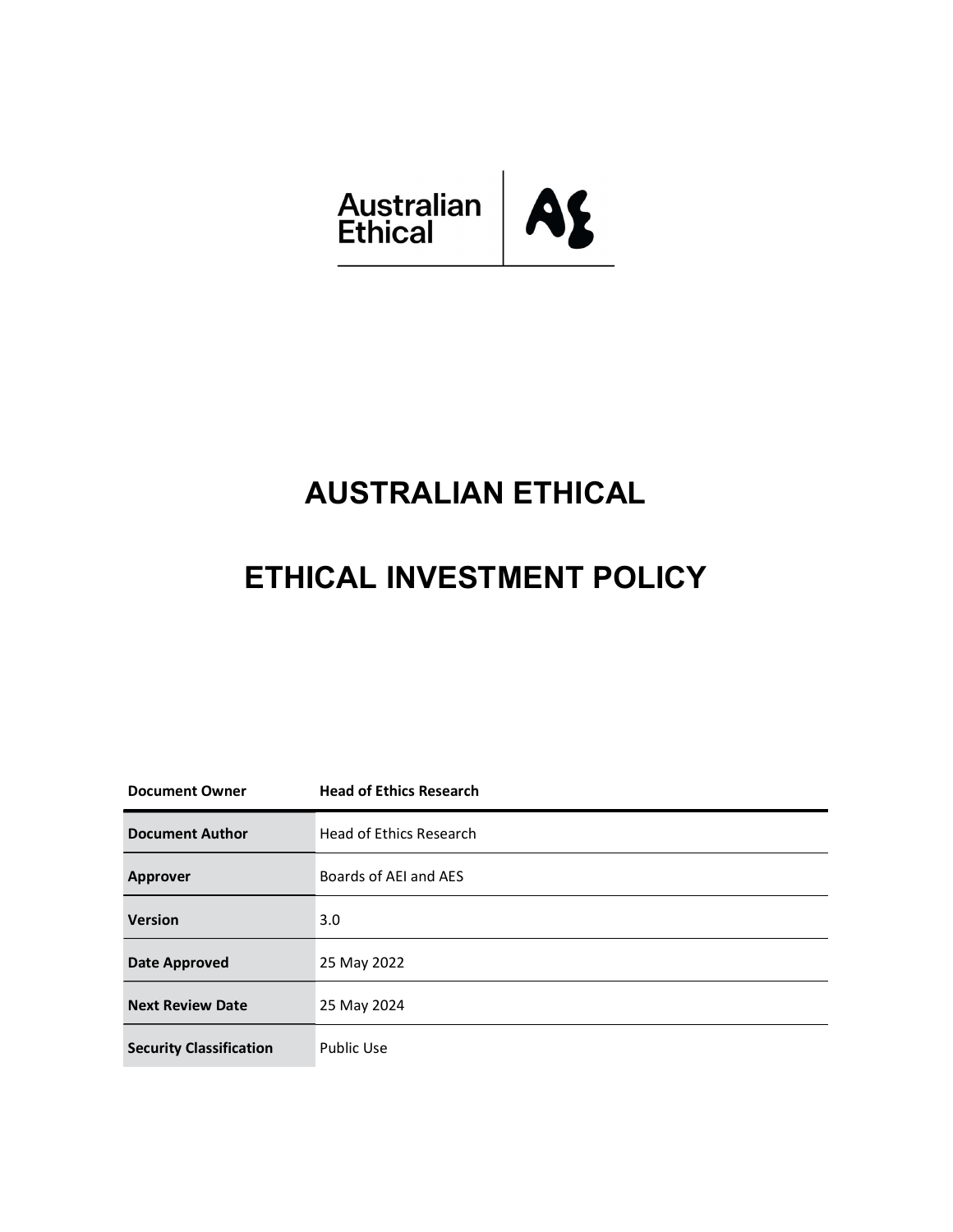

| 1.  |  |  |
|-----|--|--|
| 2.  |  |  |
| 3.  |  |  |
| 4.  |  |  |
| 5.  |  |  |
|     |  |  |
|     |  |  |
|     |  |  |
|     |  |  |
|     |  |  |
|     |  |  |
|     |  |  |
|     |  |  |
|     |  |  |
|     |  |  |
|     |  |  |
|     |  |  |
| 6.  |  |  |
| 7.  |  |  |
| 8.  |  |  |
| 9.  |  |  |
| 10. |  |  |
| 11. |  |  |
| 12. |  |  |
|     |  |  |
|     |  |  |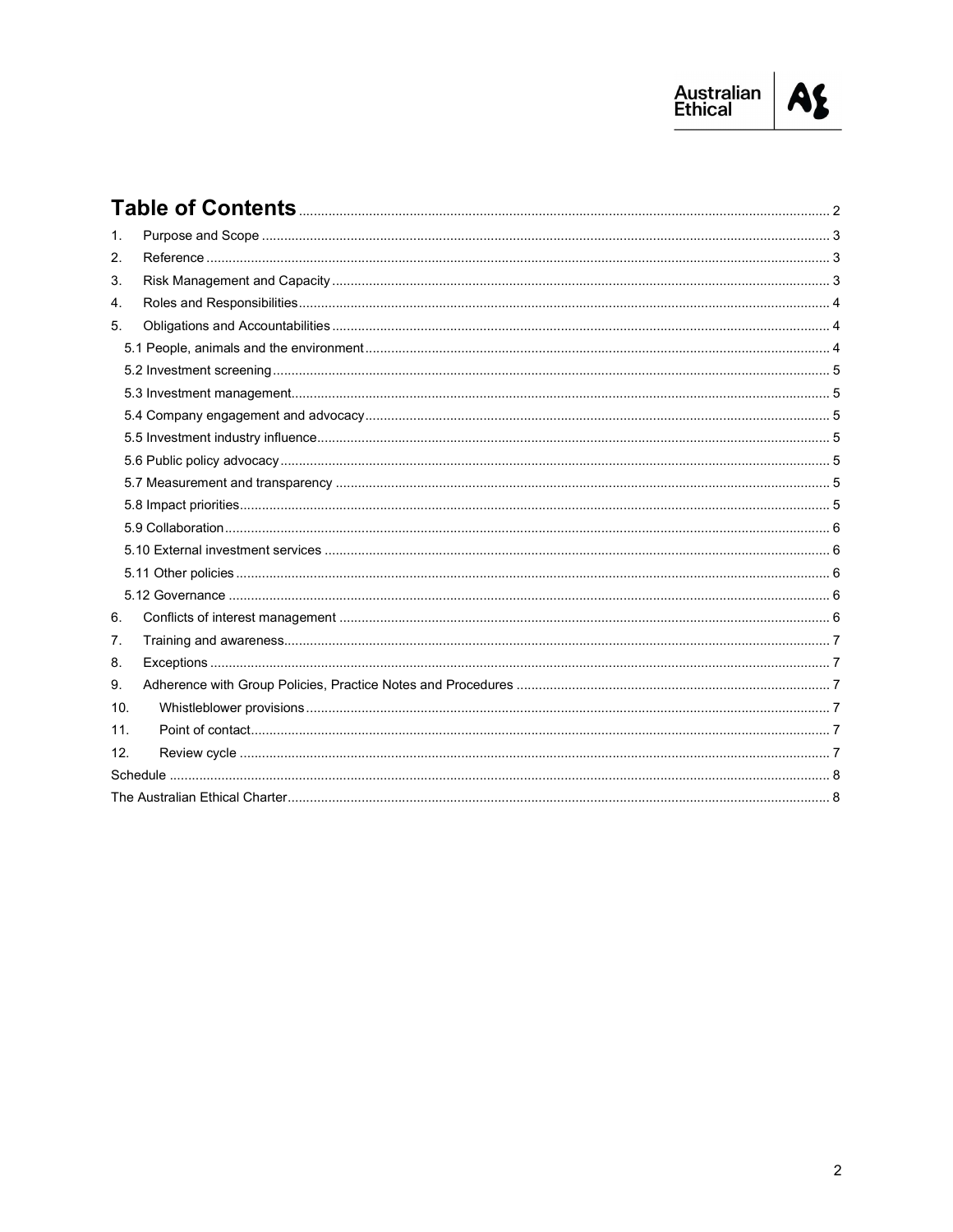

# 1. Purpose and Scope

This Policy applies to Australian Ethical Investment Limited and all Group subsidiaries (Australian Ethical). For the avoidance of doubt this includes but is not limited to Australian Ethical Superannuation Pty Ltd and the investment options within the Australian Ethical Retail Superannuation Fund. The purpose of this Policy is to identify key areas where Australian Ethical will act to further the aims of the Australian Ethical Charter in its investment related activities.

## 2. Reference

This Policy has been written with reference to:

FSC Standard No. 20 – Superannuation Governance

This Policy should be read in conjunction with the:

- Investment Governance Framework
- Risk Management Framework
- Conflict Management Framework

## 3. Risk Management and Capacity

| <b>Risk</b>                    | Response                     | <b>Comments</b>                                                                                                                                           |
|--------------------------------|------------------------------|-----------------------------------------------------------------------------------------------------------------------------------------------------------|
| <b>Risk Appetite Statement</b> | Governance & Decision Making | This Policy relates to Australian<br>Ethical in all capacities and is<br>aimed at outlining the policy<br>principles applicable to ethical<br>investment. |
| <b>Board's Appetite</b>        | Minimise                     |                                                                                                                                                           |
| <b>Risk Tolerance</b>          | Low                          |                                                                                                                                                           |

Adherence to this Policy will help ensure that the aims of the Australian Ethical Charter will be furthered.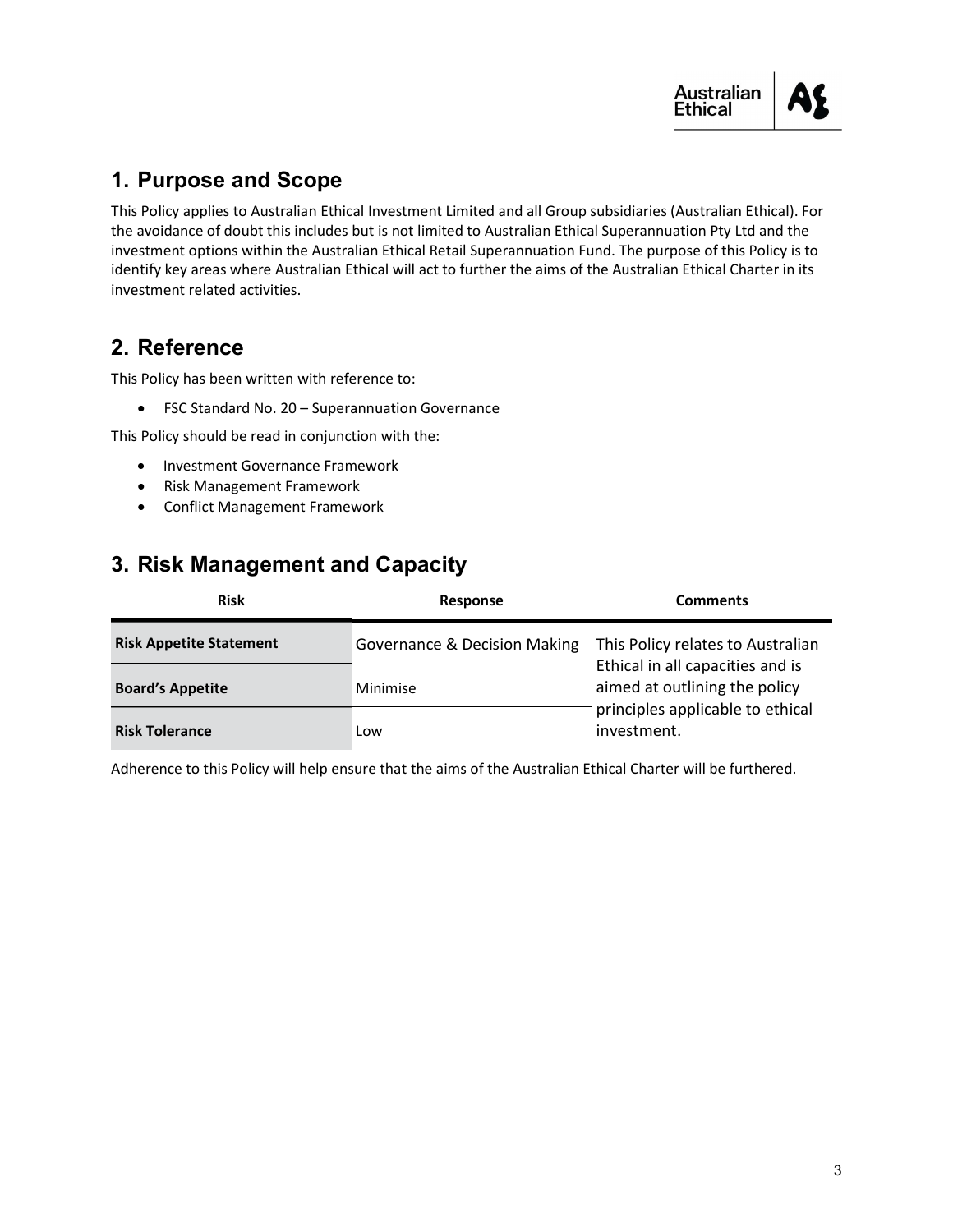

## 4. Roles and Responsibilities



# 5. Obligations and Accountabilities

As required by their constitutions, Australian Ethical will when considering any investment, activity or involvement in any business, activity or corporation, attempt to further the aims set out in the Australian Ethical Charter (a copy of which is included in Schedule 1). This Policy outlines the approach to ethical investment within the Group in accordance with the Ethical Charter.

#### 5.1 People, animals and the environment

In assessing what will further the aims of the Australian Ethical Charter, Australian Ethical will take into account positive and negative impacts on people, animals and the environment, including:

| <b>Environmental</b>    | <b>Social</b>                                                     | Governance                                   |
|-------------------------|-------------------------------------------------------------------|----------------------------------------------|
| Air and water pollution | Diversity and equal<br>opportunities                              | Anti-competitive behaviour                   |
| Animal welfare          | Employee engagement                                               | Board composition and<br>committee structure |
| <b>Biodiversity</b>     | Government and community<br>engagement                            | Bribery and corruption                       |
| Climate Change          | Human happiness, health,<br>$\bullet$<br>education and well-being | Compliance                                   |
| Deforestation           | Human rights                                                      | <b>Executive remuneration</b>                |
| Energy efficiency       | Indigenous rights                                                 | Organisational culture                       |
| Waste management        | Labour standards                                                  | Public voice                                 |
| Water scarcity          | Product safety and liability                                      | Stakeholder dialogue                         |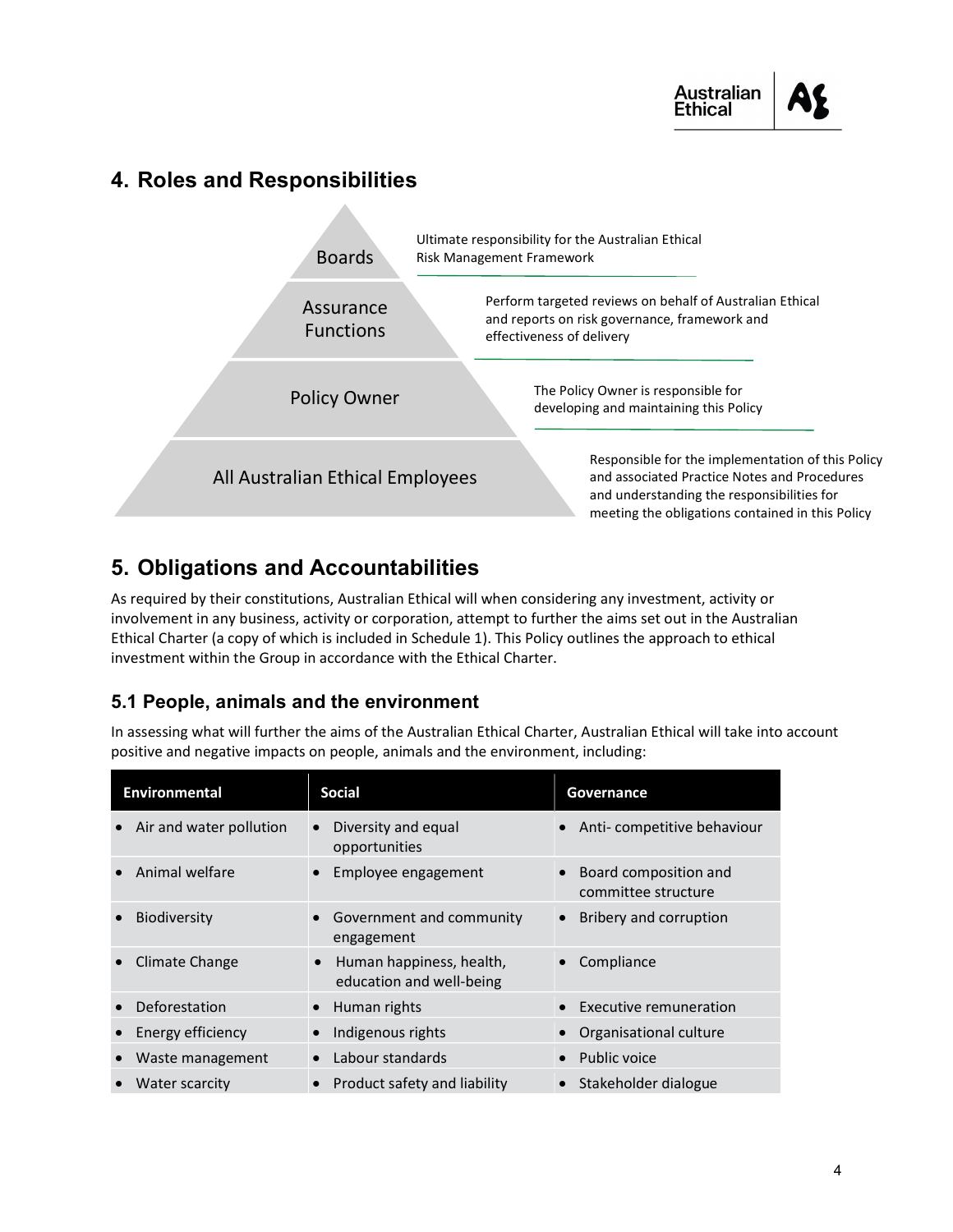#### 5.2 Investment screening

Australian Ethical will only invest where making the investment (taking into account where applicable the exercise of rights associated with that investment) is assessed to be aligned with the Ethical Charter.

#### 5.3 Investment management

Within Australian Ethical's screened universe of investments, our decisions to buy and sell individual investments and to otherwise manage our investment portfolios will be informed by our ethical assessment of companies and industry sectors (including their positive and negative impacts on people, animals and the environment).

#### 5.4 Company engagement and advocacy

Australian Ethical will pursue opportunities to influence better management by companies of their impacts on people, animals and the environment i.e. to increase positive and reduce negative impacts. This may include influencing through private engagement, voting, public praise or criticism, shareholder resolutions and divestment.

#### 5.5 Investment industry influence

Australian Ethical will pursue opportunities to increase the capacity and motivation of other investors to also act to advance the interests of people, animals and the environment. This will include exercising influence as member, office holder and working group participant of industry associations and initiatives, as well as independent advocacy for responsible investment.

#### 5.6 Public policy advocacy

Australian Ethical will pursue opportunities to use its investor influence to promote government policies and public attitudes which advance the interests of people, animals and the environment. This will include submissions for government policy consultations and the exercise of a responsible public investment voice on important issues.

#### 5.7 Measurement and transparency

Australian Ethical will pursue opportunities to measure and report on the impact of its action to further the aims of the Ethical Charter. This is important as a tool both for increasing impact and for demonstrating impact to Australian Ethical members, investors and other clients and stakeholders. At the date of this policy Australian Ethical reports in accordance with standards and guidelines of the Global Reporting Initiative (GRI). Current channels for impact reporting include annual Australian Ethical group sustainability reporting, member communications, social media and the Australian Ethical website.

#### 5.8 Impact priorities

Australian Ethical will regularly review its priority actions in the above areas of positive and negative screening, investment management, engagement and advocacy, and impact measurement and reporting. This will take into account current social, animal and environmental needs and opportunities for us to make the biggest difference, as well as leading and evolving frameworks and standards for impact measurement including IRIS+ developed by the Global Impact Investing Network.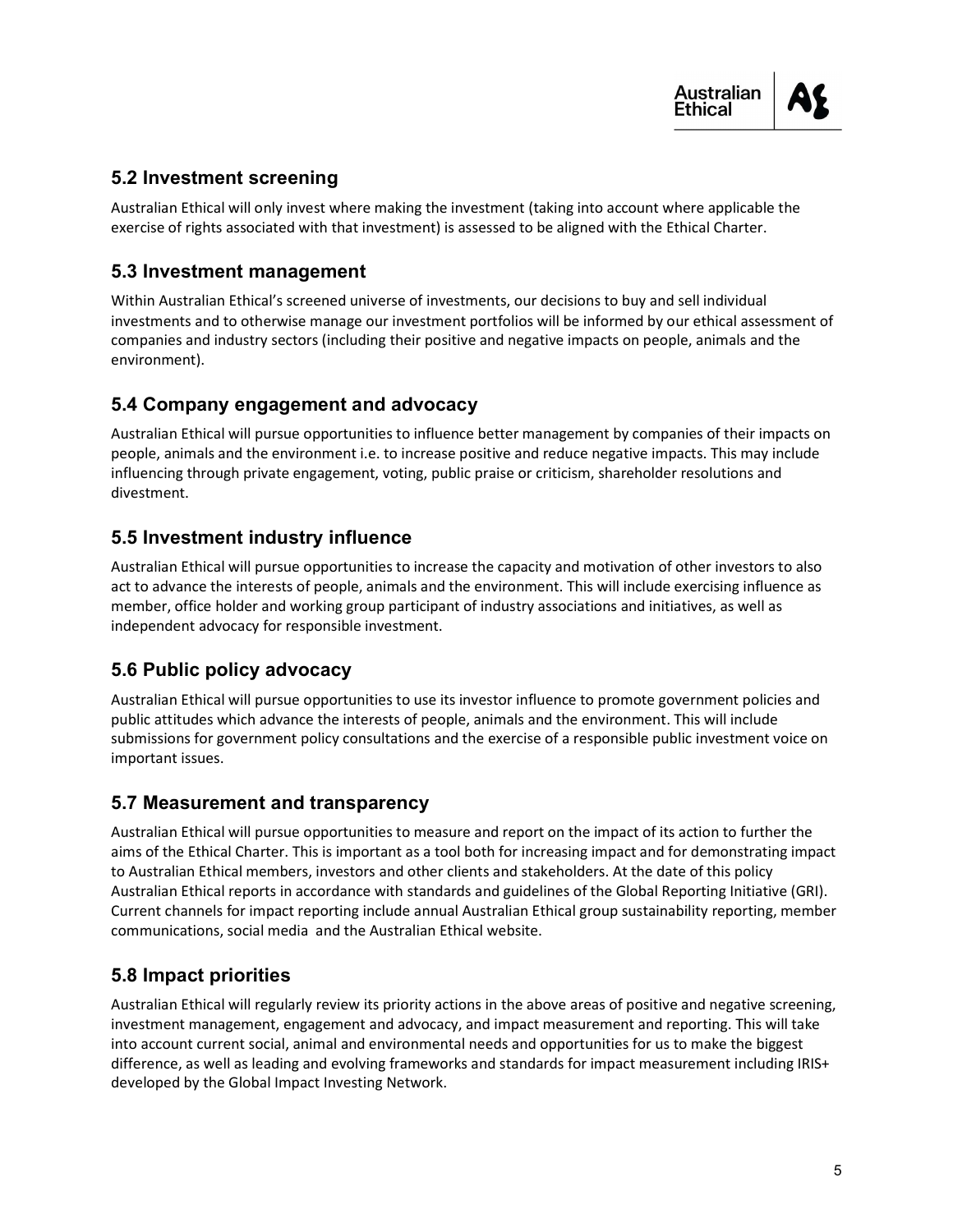#### 5.9 Collaboration

In the above areas Australian Ethical will pursue opportunities to act both independently and collaboratively with other investors as well as with non-investment companies and groups. At the date of this policy we are an active participant in investor organisations including the UN Principles for Responsible Investment, Responsible Investment Association of Australasia, Investor Group on Climate Change, Financial Services Council and Association of Superannuation Funds of Australia Limited.

#### 5.10 External investment services

Australian Ethical will only use external investment services where the provision of those services to Australian Ethical is assessed to be aligned with the Ethical Charter. For example, we may appoint an external investment manager for some investments where we are satisfied that those investments will be managed in accordance with the Ethical Charter, having regard to the investment mandate and external manager's capabilities.

#### 5.11 Other policies

Australian Ethical will put in place other policies, frameworks and plans to deal with the way it will further the aims of the Ethical Charter in the above areas. These include, at the date of this policy, other policies, frameworks and plans which deal with:

- rules for interpreting and applying different principles of the Ethical Charter
- ethical research and screening process for approval of investments
- particular impacts on people, animals and the environment
- particular industry sectors under the Ethical Charter
- shareholder voting rights, including shareholder resolutions
- our other stewardship, engagement and advocacy activities.

#### 5.12 Governance

The Head of Ethics Research and Chief Investment Officer must jointly approve the following decisions:

- Approval of new or revised ethical frameworks which govern how the principles of the Ethical Charter are applied to different industry sectors and to key ethical issues
- Decisions on contentious ethical screening or engagement issues regarding current or potential investments.

The Head of Ethical Research will report periodically to the senior management team and board of Australian Ethical Investment Limited on these joint decisions. If the HOE and CIO cannot agree on a decision, either may refer the matter to the board for resolution after first giving the senior management team and investment committee the opportunity to consider and contribute to discussion of the issue and to express a view to the board.

The Head of Ethics Research will be responsible for day to day decisions on the ethical screening of investments and on engagements with investee companies on social, environmental and governance issues.

# 6. Conflicts of interest management

The Conflicts Management Policy addresses all conflicts that might arise from outsourcing, in particular the identification, monitoring, management, mitigation and resolution of conflicts.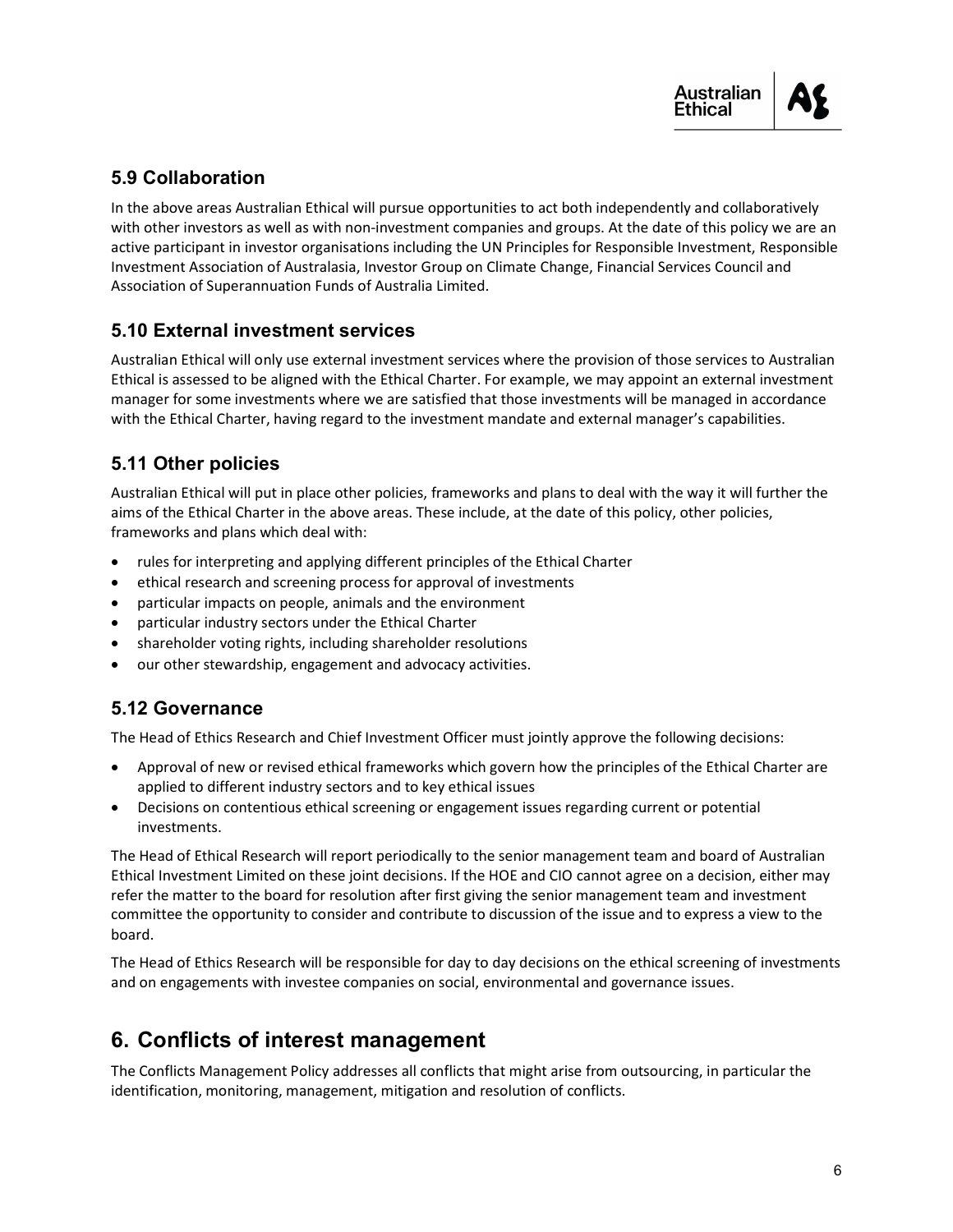

## 7. Training and awareness

Risk and Compliance are responsible for ensuring that all relevant staff are aware of their obligations under this Policy and any Practice Note and that appropriate divisional procedures to meet the requirements of this Policy and any Practice Note are documented and operational.

# 8. Exceptions

It is not expected that any exceptions to this Policy will occur. In the unlikely event that exceptions are required these must be approved by the Head of Ethics Research and Chief Investment Officer, or their delegate.

# 9. Adherence with Group Policies, Practice Notes and Procedures

Employees must adhere to, and are responsible for familiarising themselves with, all Australian Ethical's policies, practice notes and procedures.

## 10. Whistleblower provisions

In certain circumstances an individual may be concerned that unacceptable behaviour, misconduct or other reportable conduct (as defined in the Whistleblowing Policy) has occurred in relation to this Policy but be in a position where he or she believes it would be difficult to pursue through normal channels. The Whistleblowing Policy sets out the guidelines and procedures for dealing with information that may be provided with regard to unacceptable behaviour, misconduct, breaches of the Corporations Act 2001, the Australian Securities and Investments Commission Act 2001, the Superannuation Industry (Supervision) Act 1993 and all other matters relevant to whistleblowing. All employees are encouraged to report any known or suspected incidences of reportable conduct to the Whistleblower Protection Officer (primary contact is Group General Counsel and secondary contact is Chief Risk Officer) in such circumstances.

# 11. Point of contact

The Head of Ethics Research is the point of contact for matters arising from this Policy.

## 12. Review cycle

This Policy will be reviewed on at least a two yearly basis or as deemed necessary by the Head of Ethics Research.